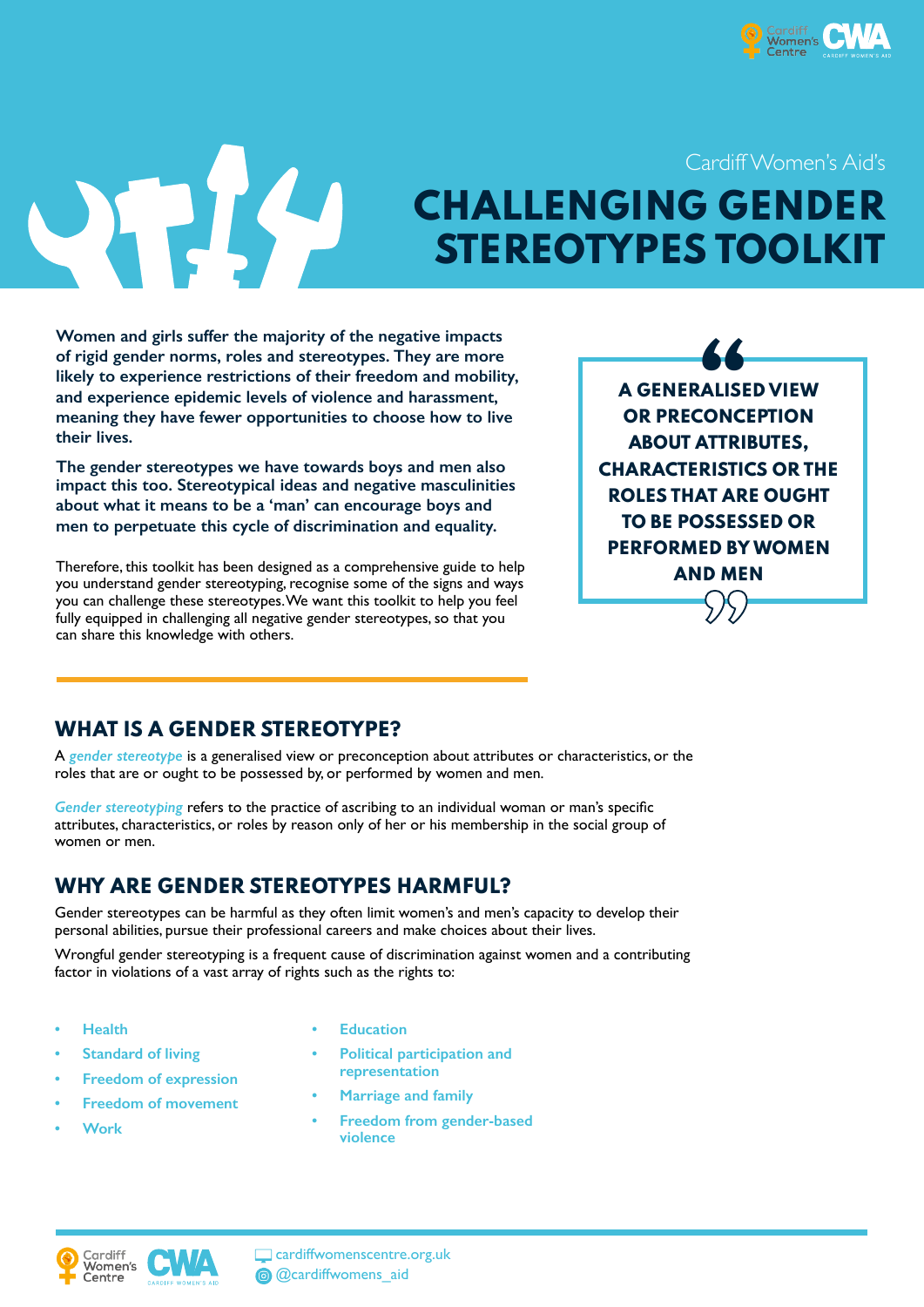

## **EXAMPLES OF GENDER STEREOTYPES AT ALL STAGES IN LIFE**

It is important to be able to identify gender stereotypes throughout all stages of life. This could prevent harmful gender norms developing in later life, helping to put a stop to the wrongful gender stereotyping that is frequent cause of discrimination for women and girls.

Source: Gender Equality Law

## **EARLY YEARS**

Girls should play with dolls and boys should play with cars Boys should be directed to like blue and green, girls towards pink Boys should not wear dresses or other clothes that are typically associated with 'girls clothes'

#### **DURING YOUTH**

Girls are better at reading, boys better at are better at mathematics Girls should be well behaved, boys are expected to act out Girls are not as interested as boys in STEM subjects Boys are expected to use violence and aggression to prove their manliness A boy that doesn't use violence or aggression is an understandable target for bullying Girls should be thin and 'beautiful' to make them appealing to men

## **AS ADULTS**

Victims of intimate partner violence are weak because they stay in the relationship There is something wrong with a woman who doesn't want children Assertive women are unfeminine and are "bossy," "bitches" or "whores" Women are natural nurturers; men are natural leaders Women don't need equal pay because they are supported by their husbands Women who appear less feminine or reject advances from men aren't real women Women with children are less devoted to their jobs Men who spend time with family are less masculine and poor breadwinners In heterosexual couples, women should take time off to care for children or elders Men who are not aggressive and/or assertive are unmanly Same-sex couples cannot make good parents Women are too emotional to undertake certain kinds of work, especially while pregnant

Men are too impersonal and not emotionally apt to take on tasks "better done by women"



# **TASK**

1) Name at least one more gender stereotype you have heard for each age group above 2) Think, why may these be harmful?





Cardiffwomenscentre.org.uk <sup>@</sup> @cardiffwomens\_aid